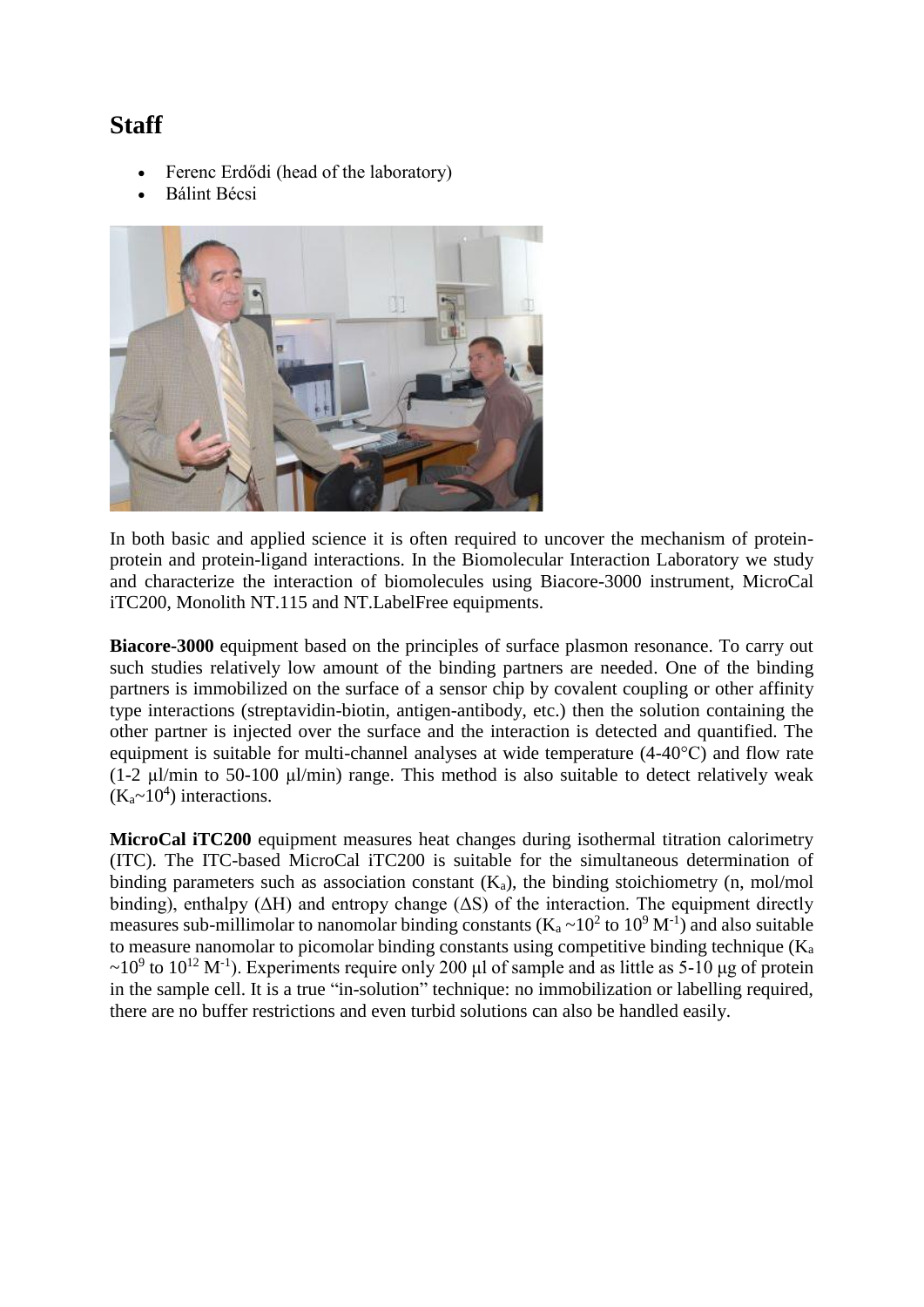**Monolith NT.115** and **NT.LabelFree** devices use the phenomenon of microscale thermophoresis (MST) which is a highly sensitive technique based on the Soret effect that enables the quantitative analysis of molecular interactions in solution at the microliter scale. MST measures the strength of the interaction between two molecules by detecting variations in fluorescence signal as a result of an IRlaser induced temperature change. One interacting



partner must contain intrinsic fluorophores (preferably tryptophan, or tyrosine) or alternatively may be labelled with an extrinsic fluorophore or, another option is to use fusion proteins with fluorescence tags (GFP, YFP, mCherry, etc.). The concentration of fluorescent molecule should be in the same range or lower than the expected  $K_d$ . The ligand is diluted directly at various concentration in the solution of the fluorescence target (at constant concentration). The highest concentration of ligand is about 20 fold above the expected *Kd.* An important requirement is that the dilution buffer should not vary in composition during serial dilution. This technique requires relatively low volume of samples for the measurement (~20 μl)*.* Binding constants can be determined for biomolecular interactions like protein-protein, protein-DNA and proteinsmall molecule associations. The range of the variation in the fluorescence signal correlates with the binding of a ligand to the fluorescent target. Two MST instruments are available in our laboratory: Monolith NT.115 requires a fluorescently labelled molecule in the analysed system, while Monolith NT.LabelFree utilizes the intrinsic tryptophan fluorescence of native proteins.

**Prometheus NT.48** device was installed in our laboratory, which utilizes the technique based on the nano differential scanning fluorimetry (nanoDSF) in analysing states and stability of proteins. This device complements the interaction studies as the correct folding and the aggregation state of proteins should be determined before analyses. NanoDSF monitors the fluorescence change of the tyrosine/tryptophan in the structure of the proteins during thermal unfolding.



These amino acid residues have a fluorescence intensity maximum at 330 nm in hydrophobic environment. During unfolding tryptophan/tyrosine residues become hydrated and the fluorescence intensity maximum is shifted to 350 nm, therefore the ratio of the tryptophan/tyrosine fluorescence at 330 and 350 nm changes. This way protein denaturation curves as a function of increasing temperature is determined from which important stability parameters are derived. The thermal stability of a given protein is typically described by the onset of domain unfolding ( $T_{onset}$ ) and thermal unfolding transition midpoint  $T_m$  (°C), at which half of the protein population is unfolded.  $T_m$  can be calculated from the changes in tryptophan fluorescence intensity, or from the ratio of tryptophan emission at 330 and 350 nm, which describes the shift of tryptophan emission upon unfolding. NanoDSF is the method of choice for easy, rapid and accurate analysis of protein folding and stability, with applications in protein engineering, formulation development and quality control.

The above techniques complement each other too, since kinetic data are generally available from SPR and MST measurements, while thermodynamic data are more reliably obtained by ITC technique. In addition, ITC is suitable to determine interactions as weak as  $10^2 M^{-1}$ , while the limit is  $10^4 M^{-1}$  in SPR experiments.

## **Services provided, conditions and charges**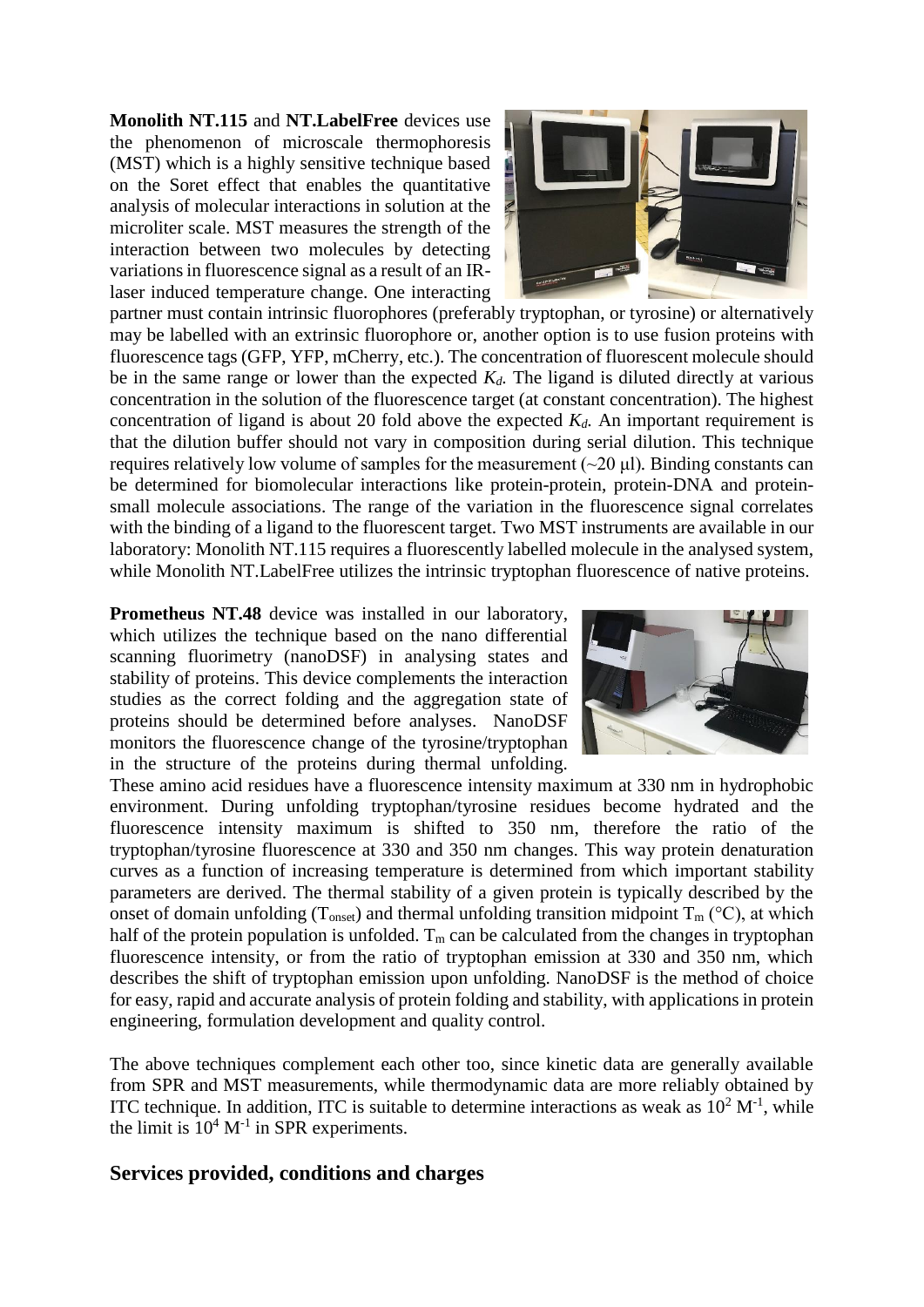Access to measurements includes service charge and the conditions and time for the services are required to set in advance with the staff of the laboratory. The Biomolecular Interaction Laboratory provides the following services:

- quantitative characterization of protein-protein and protein-ligand interactions using purified components: determination of the association and dissociation rate constants as well as the association/dissociation constants for the interaction
- characterization of antigen-antibody interaction including epitope mapping
- study of the binding of possible drug molecules to the target protein and /or to receptor
- characterization of protein-nucleic acid and protein-carbohydrate interactions
- separation of protein(s) that bind to an immobilized partner from cell lysate or partially purified samples via a sample recovering system: binding proteins are recovered in a form suitable for analyses by mass spectrometry or by immunological methods.
- determination of parameters for protein unfolding and characterization of aggregation states of proteins.

| <b>Work</b>                               | Unit                                          | Price (HUF) |
|-------------------------------------------|-----------------------------------------------|-------------|
| Biacore-3000                              |                                               |             |
| Equipment usage time                      | hour                                          | 10 000      |
| Immobilization                            | 1 chip/4 surfaces                             | 15 000      |
| Data evaluation                           | 1 concentration series                        | 18 000      |
| MicroCal ITC200                           |                                               |             |
| Equipment usage time                      | hour                                          | 10 000      |
| Data evaluation                           | 1 ligand titration with 1 interacting partner | 5 000       |
| Monolith NT.115 and NT.LabelFree          |                                               |             |
| Equipment usage time                      | hour                                          | 10 000      |
| <b>Standard Capillaries</b>               | 16 pieces per measurement                     | 2 600       |
| <b>Premium Capillaries</b>                | 16 pieces per measurement                     | 11 500      |
| Capillaries Monolith NT.LabelFree         | 16 pieces per measurement                     | 7800        |
| Premium Capillaries Monolith NT.LabelFree | 16 pieces per measurement                     | 13 500      |
| Protein labelling                         | per protein                                   | 35 000      |
| Data evaluation                           | hour                                          | 5 000       |
| <b>Prometheus NT.48</b>                   |                                               |             |
| Equipment usage time                      | hour                                          | 10 000      |
| <b>Standard Capillaries</b>               | 3 pieces of per sample                        | 750         |
| High Sensitivity Capillaries              | 3 pieces of per sample                        | 2 700       |
| Data evaluation                           | hour                                          | 5 000       |

## **The following charges are applied for the services**

## **Recent publications in which the techniques of Biomolecular Interaction Laboratory have been applied:**